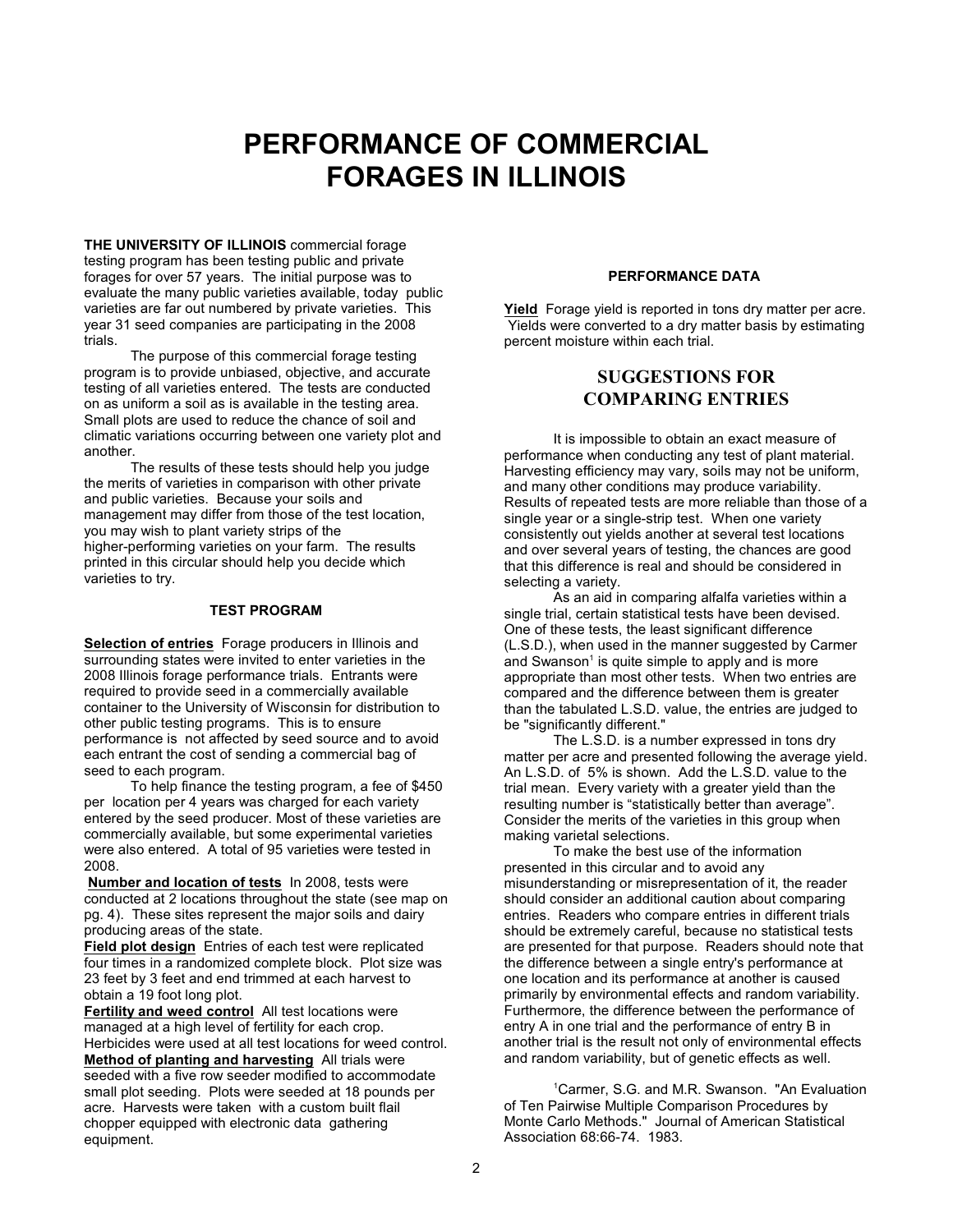#### **2008 TEST FIELDS**

#### **Freeport**

Location: Stephenson county, north of Freeport, north central Illinois.

Cooperators: Dave and Mike Macomber.

#### **Urbana**

Location: University of Illinois, Crop Sciences Research and Education Center, Champaign county, east central Illinois.

Cooperators: Robert Dunker; agronomist, Mike Kleiss; farm foreman.

#### **2008 GROWING SEASON RAINFALL**

| Location |  | April May June July Aug Sept Total |  |  |
|----------|--|------------------------------------|--|--|
| Freeport |  | 8.45 4.05 5.65 6.40 2.00 4.65 31.2 |  |  |
| Urbana   |  | 0.87 6.25 6.46 8.45 0.65 8.13 30.8 |  |  |

#### **SOURCES OF SEED**

**Ag Research USA**, Ag Research USA Limited, P.O. Box 8159, Ashville,NC 28814.

**AGSP**, American Grass Seed Producers, P.O. Box 268, Tangent, OR 97389.

**Albert Lea**, Albert Lea Seed House, Inc. 1414 W Main, Albert Lea, MN 56007.

**Allied**, Allied Seed, L.L.C., 1108 Hilldale Dr., Macon, MO 63552.

**America's**, America's Alfalfa, P.O. 8246, Madison, WI 53708.

**AMPAC**, AMPAC Seed Co., PO Box 318, Tangent, OR, 97389-0318.

**Bio Plant**, Bio Plant Research, P.O. Box 320, Camp Point, IL 62320.

**Croplan**, Croplan Genetics, P.O. 64406, St. Paul, MN 55164-0406.

**Dairyland**, Dairyland Seed Co., P.O. Box 958, West Bend, WI 53095.

**Dekalb**, Monsanto, 800 N Lindbergh Blvd., St. Louis, MO 63167.

**DLF Int'l**, DLF- International Seeds. Inc., P.O. Box 229, Halsey, OR 97348.

**FS Seed**, Growmark Inc., 1701 Towanda Ave., Bloomington, IL 61701.

**Garst**, Garst Seed Co., 2369-330th St, P.O. Box 500, Slater, IA 50244.

**Golden Harvest**, Golden Harvest Seeds, 7500 Olson Memorial Hwy, Golden Valley, MN 55427.

**Great Plains,** Great Plains Research Co., Inc., 3624 Kildaire Farm Rd., Apex, NC 27539.

**Kitchen**, Kitchen Seed Company, P. O. Box 289, Arthur, IL 61911.

**Kelly**, Kelly Seed & Hardware, 202 Hamilton Blvd., Peoria, IL 61602.

**Mycogen,** Mycogen Seeds, 9330 Zionsville Rd., Indianapolis, IN 46268.

**Oregro**, Oregro Seeds, 33080 Red Bridge Rd., Albany, OR 97322.

**Pennington**, Pennington Seed, P.O. Box 290, Madison, GA 30650.

PGI, PGI Alfalfa, Inc., 225 West 1<sup>st</sup> St., Story City, IA 50248. **Pioneer**, Pioneer Hi-bred International, Inc., 14171 Carole Dr., Bloomington, IL 61704.

**Pro Seeds**, Pro Seeds Marketing, 13963 Westside Lane S., Jefferson, OR 97352.

Producers Choice, Producer's Choice, 2850 390th St., Story City, IA 50248.

**Public Varieties**, Various sources

**Radix**, Radix Research, Inc., 533 Park Avenue, Eugene, OR 97404.

**Renk ,** Renk Seed Co., 6800 Willburn Rd., Sun Prairie, WI 53590.

**Target,** Target Seed, P.O. Box 300, Parma, ID 83660.

**Winfield Solutions**, Windfield Solutions, LLC, 2901 Packers Ave., Madison, WI 53707.

#### **2008 FORAGE LOCATIONS**

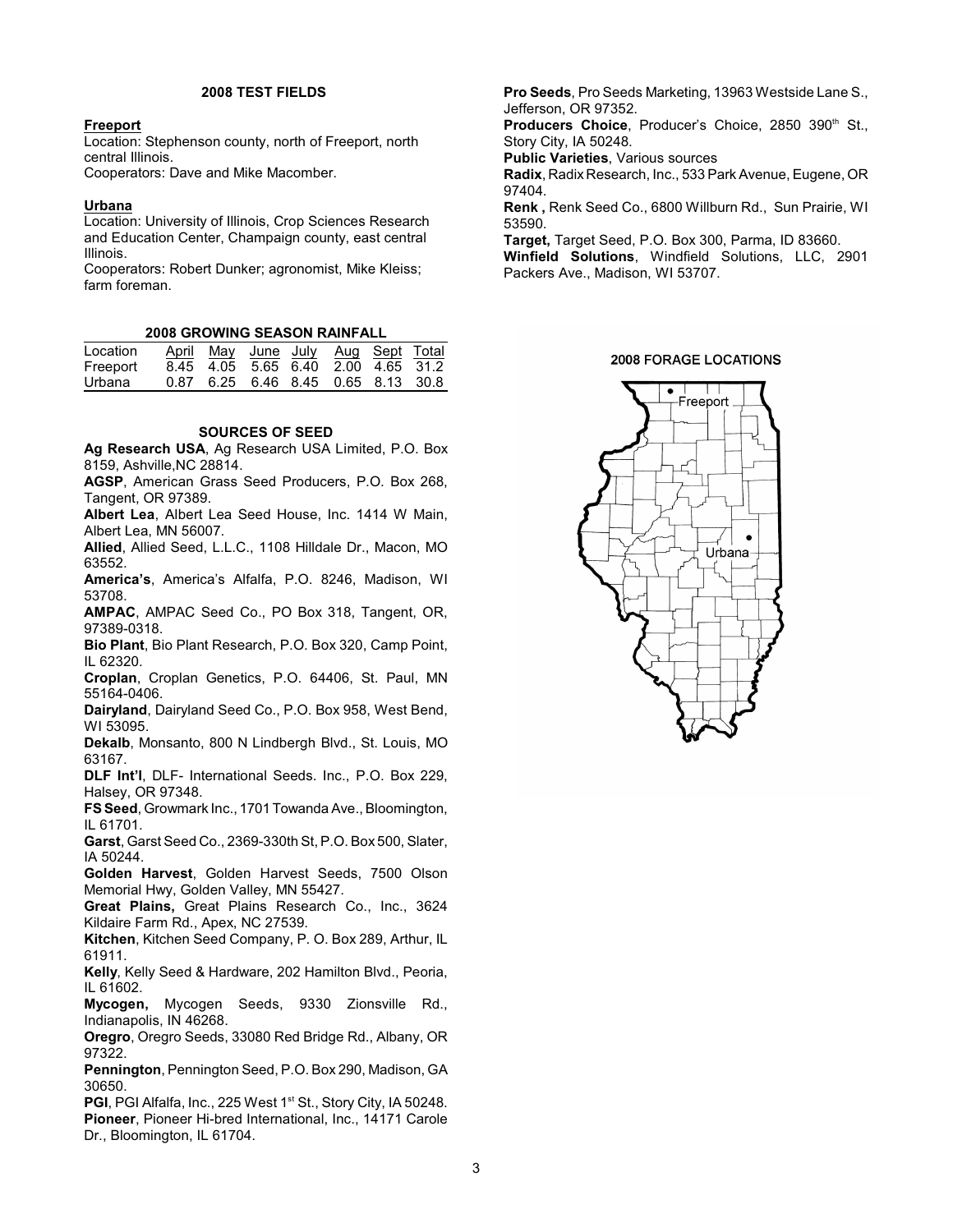## **2008 Alfalfa and Forage Grass Entries**

| * experimental                   |                                         | Freeport |                           |              | Urbana |  |
|----------------------------------|-----------------------------------------|----------|---------------------------|--------------|--------|--|
| <b>Company-Brand</b>             | <b>Variety</b>                          | 05 06 07 |                           |              | 06 08  |  |
| Mycogen                          | 4A421 x                                 |          | $\mathsf{x}$              |              |        |  |
| Mycogen                          | 4G418RR                                 |          | x                         |              |        |  |
| Mycogen                          | 4P424                                   |          | $x \times$                |              |        |  |
| Mycogen                          | 4R429  x                                |          |                           |              |        |  |
| Mycogen                          | $4S419$ *                               |          | x                         |              |        |  |
| Pioneer                          | 53H92                                   |          | x                         | $\mathsf{x}$ | X      |  |
| Pioneer                          | $53Q30$ x                               |          | $\boldsymbol{\mathsf{x}}$ |              |        |  |
| Pioneer                          | 5454                                    |          | x                         | $\mathsf{x}$ | X      |  |
| Pioneer                          | 54V46  x x                              |          |                           |              |        |  |
| Pioneer                          | 55V48                                   |          |                           |              | X      |  |
| Garst                            | 6200HT x                                |          |                           |              |        |  |
| Garst                            | 6415 x x                                |          |                           | $\mathsf{x}$ |        |  |
| Garst                            | 6417                                    |          |                           | x            | X      |  |
| Garst                            | 6420 x                                  |          |                           |              |        |  |
| Garst                            |                                         |          |                           |              |        |  |
|                                  | 6426                                    |          | x                         | $\mathsf{x}$ | X      |  |
| Garst                            | 6443RR                                  |          | x                         |              |        |  |
| PGI                              | A 30-06 x                               |          |                           |              |        |  |
| <b>Producer's Choice</b>         | A 4440                                  |          |                           |              | x      |  |
| America's Alfalfa                | Ameristand 404LH                        |          |                           | X            |        |  |
| America's Alfalfa                | Ameristand 407TQ                        |          | x                         |              | X      |  |
| <b>Bio Plant</b>                 | BPR 382*                                |          | x                         |              |        |  |
| <b>AMPAC</b>                     | CW 045037*                              |          |                           | x            |        |  |
| Dekalb                           | DKA41-18RR                              |          | x                         |              |        |  |
| DeKalb                           | DKA43-13                                |          |                           |              | X      |  |
| Dairyland                        | DS417*                                  |          | x                         |              |        |  |
| Albert Lea Seed House            | Enforcer                                |          |                           | X            |        |  |
| Kitchen Seed                     | FSG 400LH                               |          |                           | x            |        |  |
| Kitchen/Kelly                    | FSG 406                                 |          |                           |              | X      |  |
| Kitchen/Kelly                    | $FSG 408DP \ldots \ldots \ldots$        |          |                           |              | x      |  |
| Kitchen/Kelly                    | FSG 505                                 |          |                           |              | X      |  |
| Kitchen/Kelly                    | FSG 528 SF                              |          |                           |              | x      |  |
| Golden Harvest                   | GH727                                   |          |                           |              | X      |  |
| Golden Harvest                   | GH773LH                                 |          |                           |              | x      |  |
| <b>Producer's Choice</b>         | Integrity $\ldots \ldots \ldots \ldots$ |          | x                         |              |        |  |
| Croplan                          | Legendairy $5.0 \ldots \ldots \ldots x$ |          |                           |              |        |  |
| <b>Bio Plant</b>                 | Milestone  x                            |          |                           |              |        |  |
| <b>Great Plains</b>              | $Preform^*$ x                           |          | $\mathsf{x}$              |              |        |  |
| <b>Bio Plant</b>                 | Rebound 5.0 x x                         |          |                           |              |        |  |
| Renk                             | Sring Gold                              |          |                           | x            |        |  |
| Target                           | $TS-4007^*$                             |          |                           | X            |        |  |
| Target                           | $TS-4027$ *                             |          |                           | X            |        |  |
| Public                           | Vernal  x                               |          |                           | X            |        |  |
|                                  |                                         |          | $\mathsf{X}$              |              | х      |  |
| <b>FS Seed</b><br><b>FS Seed</b> | WL 343 HQ                               |          | $x \times$                |              | X      |  |
| <b>FS Seed</b>                   | WL 345 LH $\ldots \ldots \ldots$ x      |          |                           |              |        |  |
| <b>FS Seed</b>                   | WL 355 RR                               |          | x                         |              |        |  |
|                                  | WL 363 HQ                               |          |                           |              | X      |  |
| Pioneer                          | $X55V48$ $\ldots$                       |          |                           | x            |        |  |
|                                  |                                         |          |                           |              |        |  |

### **Perennial Forage Grasses**

| AgResearch USA | Advance MaxQ TF               | $x \times$   |
|----------------|-------------------------------|--------------|
| AgResearch USA | $AGR$ FA 140 $*$ TF $\ldots$  | X            |
| AgResearch USA | AGR FA $144^*$ TF $\ldots$    | X            |
| AgResearch USA | $AGR$ FA 148* TF $\ldots$     | X            |
| AgResearch USA | $AGR$ FA 150* TF $\,\ldots\,$ | X            |
| AgResearch USA | AGR FA $152^*$ TF $\ldots$    | $\mathsf{x}$ |
| AgResearch USA | AGR FA $155^*$ TF $\ldots$    | x            |
| AgResearch USA | $AGR$ FX 101* FS $\ldots$     | X            |
| AgResearch USA | $AGR FX 102* FS$              | X            |
| AgResearch USA | AGR FX 103* FS                | x            |
| AgResearch USA | AGR FX 104* FS                | x            |
| AgResearch USA | AGREA 140* TE                 | x            |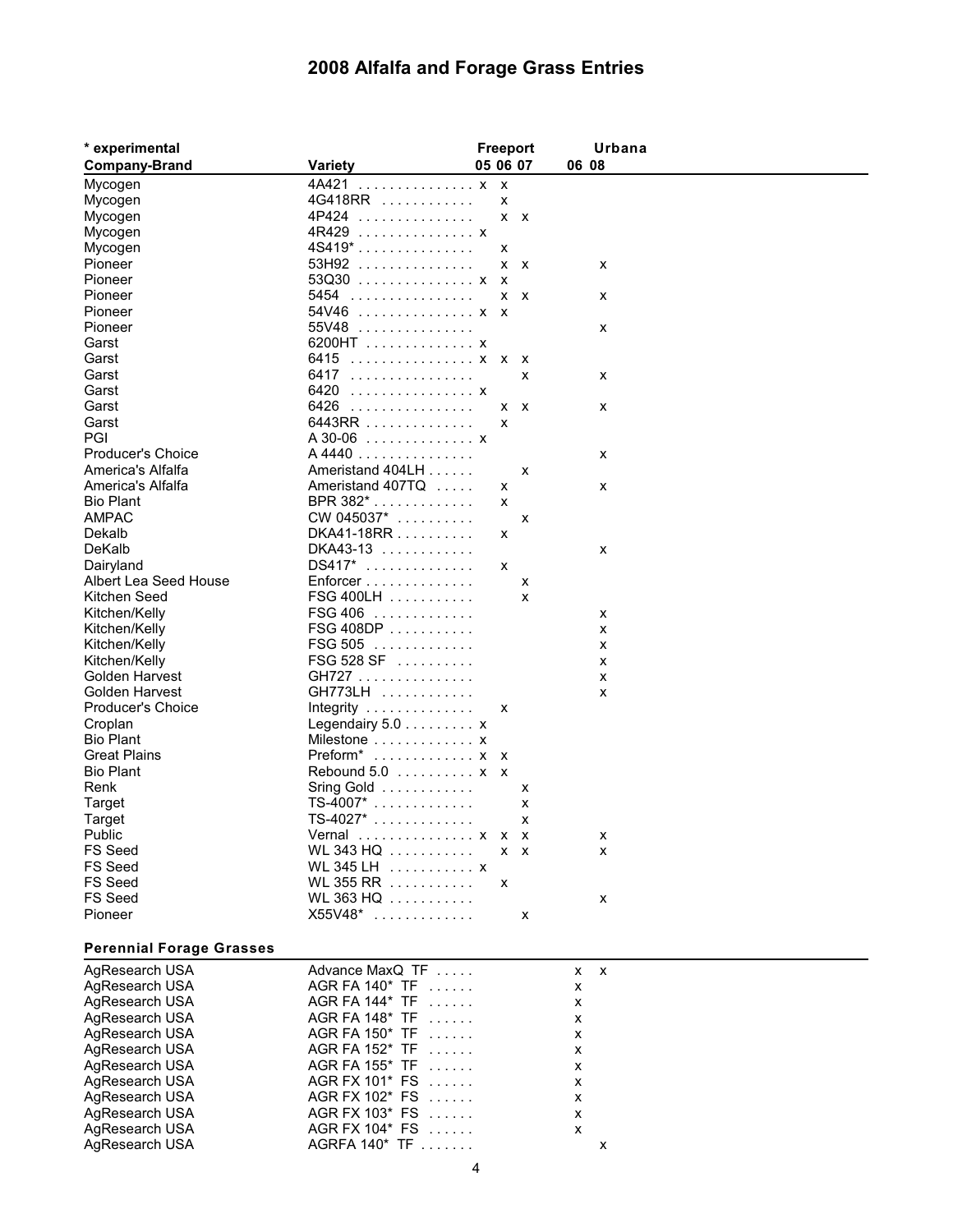## **2008 Alfalfa and Forage Grass Entries**

| * experimental           |                    | Freeport | Urbana       |
|--------------------------|--------------------|----------|--------------|
| <b>Company-Brand</b>     | <b>Variety</b>     | 05 06 07 | 06 08        |
| AgResearch USA           | AGRFA 144* TF      |          | X            |
| AgResearch USA           | AGRFA 150* TF      |          | X            |
| AgResearch USA           | AGRFA 152* TF      |          | x            |
| <b>AGSP</b>              | Ambrosia OG        | X        | $\mathsf{x}$ |
| <b>Allied Seed</b>       | Bonus FS           |          | x            |
| <b>Allied Seed</b>       | Boost PRG          |          | X            |
| <b>DLF</b> International | Calibra PRG        |          | x            |
| AgResearch USA           | Check LC TF        | x        |              |
| AgResearch USA           | Check AL TF        | X        |              |
| AgResearch USA           | Check RN TF        | X        |              |
| AgResearch USA           | FA 2865* TF        |          | x            |
| AgResearch USA           | FA 2866* TF        |          | x            |
| <b>Allied Seed</b>       | Gain FS            |          | x            |
| AgResearch USA           | Jesup MaxQ TF      | x        |              |
| AgResearch USA           | K 6562 QII 542* TF | X        |              |
| KY Agric Exp Sta         | Kentucky 31 E-TF   |          | x            |
| KY Agric Exp Sta         | Kentucky 31 E+ TF  | x        | X            |
| AgResearch USA           | KFA 402 V 542* TF  | x        |              |
| AgResearch USA           | KLp 401* PRG       |          | x            |
| AgResearch USA           | KLp 507* PRG       |          | x            |
| AgResearch USA           | KRC 6576* PRG      |          | x            |
| AgResearch USA           | KRC 6579* PRG      |          | x            |
| Public                   | Lincoln SB         | х        |              |
| Ampac Seed               | Linn PRG           |          | X            |
| Pennington               | Olympia OG         | х        |              |
| Ampac Seed               | Potomac OG         | x        | X            |
| Ampac Seed               | Power PRG          |          | x            |
| Ampac Seed               | Profit OG          |          | x            |
| Radix                    | RAD-BIX33* HSB     | х        |              |
| Pro Seeds                | Shiloh II OG       | x        |              |
| AgResearch USA           | Spring Green FS    | X        |              |
| <b>DLF</b> International | Spring Green FS    |          | X            |
| <b>Winfield Solution</b> | $TF0201* TF$       |          | X            |
| Oregro                   | $TF-4* TF$         | х        |              |
| Oregro                   | Tucker OG          | X        |              |
| <b>AGSP</b>              | Verdant TF         | X        |              |